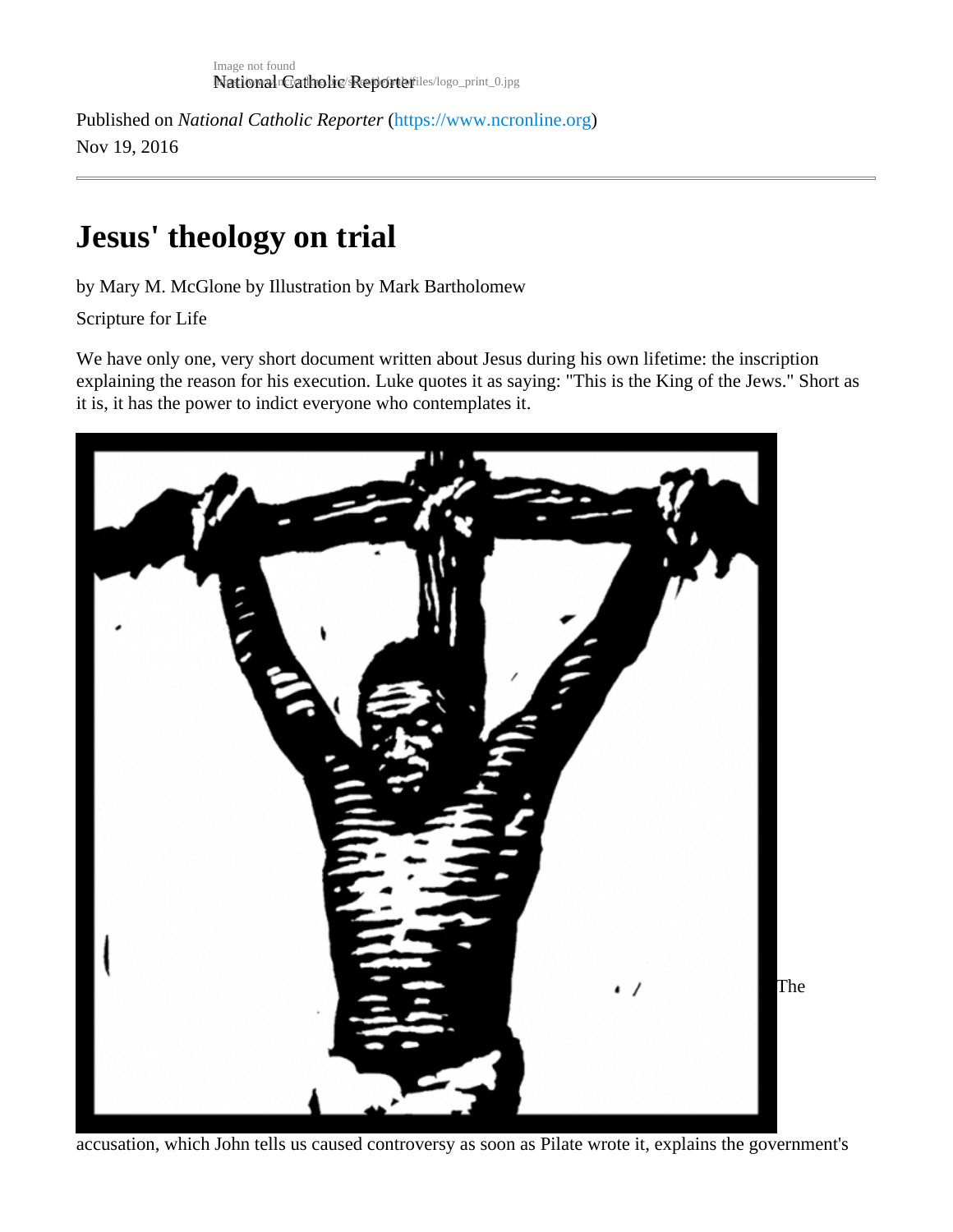reason for executing Jesus. He was subversive. He refused to worship at the altars of imperial power where people are coerced to accept that might makes right. Jesus was charged with atheism, with sedition regarding the gods and rulers of his day. The alternative he offered was the God who wielded the power of merciful love as the only option to a world of violence, division and death.

**Solemnity of Christ the**<br>
one, he should save himself." Their theology was clear: "God helps us to help ourselves." They were heirs **King**<br>to the same faith tradition as Jesus but rejected the lens through which he read it. The religious leaders near the choss inadvertently revealed their core creed, saying, "If he's God's chosen

 $\frac{1}{2}$ Re Soldiers, not much given to original thought, summarized the civil and religious positions with their Psalm 122 jeering judgment that anybody who was aligned with the powerful should be able to muster self-serving forceloggians these actors were putting Jesus' theology on trial. Would Jesus' God save him or prove  $\frac{1}{2}$ 

In Jesus' last moments on earth, Luke allowed two criminals to focus the question of the ultimate meaning of his life. The first agreed with the forces that had seemingly brought Jesus to this moment. "Are you not the Christ? If you are, then work the miracle! Dazzle and compel them to believe in you! And, by the way, bring us along on the getaway." With his final breath, this man spoke for all who believe in the definitive power of domination and ultimate value of self-preservation.

The other criminal became the Gospel's final and perhaps most unanticipated model disciple. Like the humble tax collector of Jesus' parable on prayer, his focus was on God and the blameless man who shared his fate. Unlike anyone else in the scene, he perceived God's presence in the innocent victim by his side. This criminal alone grasped the mystery that the King of the universe was powerful enough to lay down his life, trusting only in God.

Understanding this, he could turn to Jesus and pray, "Remember me when you come into your kingdom." He was perhaps the only person present at that moment who desired a place in Jesus' kingdom, and thus he was a comfort to Jesus, even as Jesus promised him salvation.

Today's feast invites us to contemplate the crucifix as we hear the proclamation, "He is the image of the invisible God." This image of Christ the King puts all our ideas about God on trial. This image of Christ the King demands a response from us. We either ask to be a part of his reign or we choose to try to save ourselves.

We see here the God who comes to save, no matter the cost. We see here the God who knows nothing of coercion except its impotence when confronted by love.

Luke invites us to look at the Christ and call him our King. Aware of what it costs, we are invited to repeat our Easter proclamation, "This is the faith we are proud to profess."

As we meditate on what it means to call this Christ our King, we understand the insight of the criminal who didn't ask Jesus to work any more of a miracle than to love him beyond death. He understood that Jesus needed no saving. He realized that Jesus wasn't seeking an escape, because the cross revealed who he was as the Word made flesh, in solidarity with humanity and trusting the Father.

Advertisement

This criminal, one of the most wretched of humankind, understood that God was by his side. He prayed,